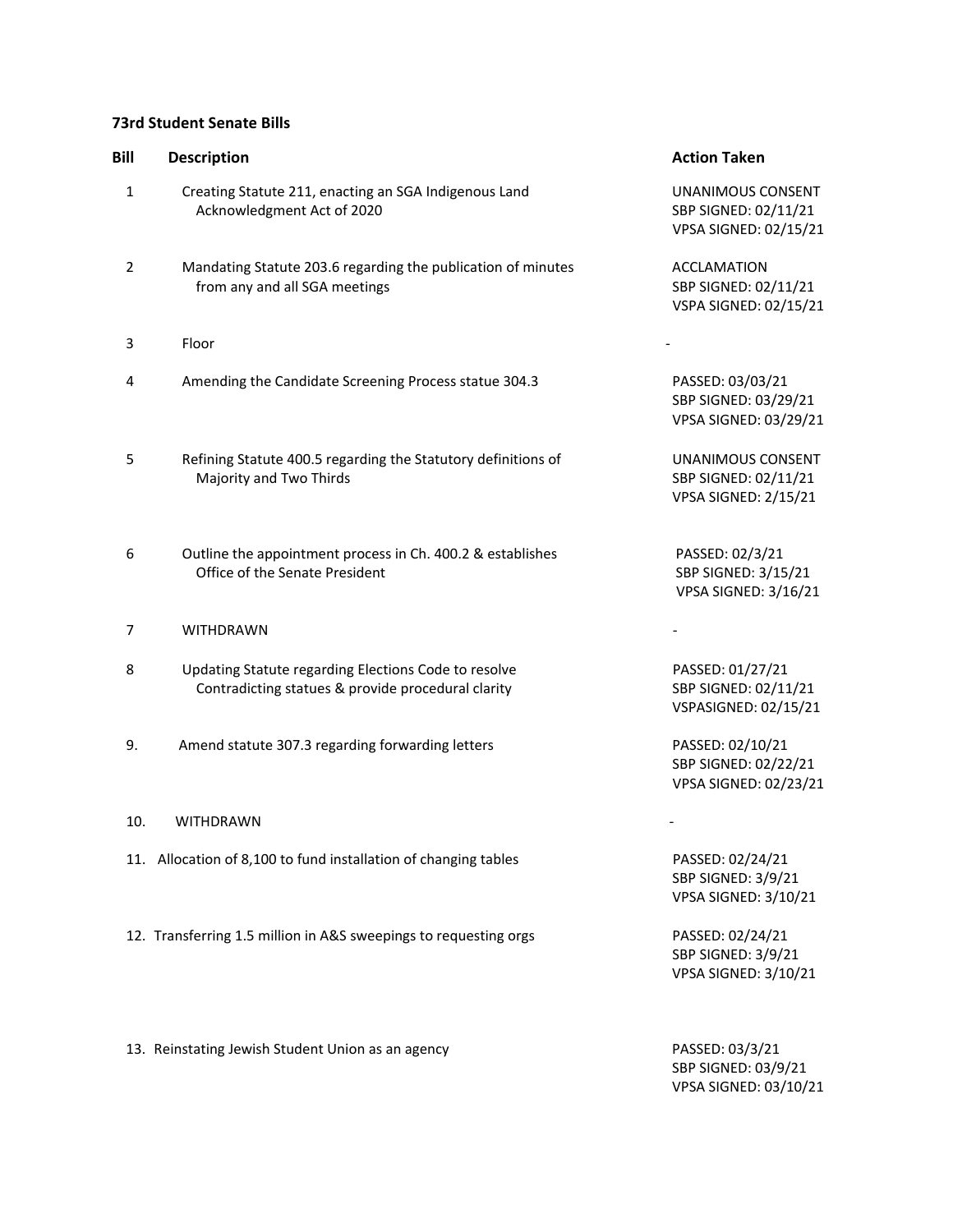| 14. Revision of Ch. 207                                                                                                           | PASSED: 03/3/21<br>SBP SIGNED: 3/9/21<br>VPSA SIGNED: 03/10/21        |
|-----------------------------------------------------------------------------------------------------------------------------------|-----------------------------------------------------------------------|
| 15. Revision of Ch. 203                                                                                                           | PASSED: 03/3/21<br>SBP SIGNED: 3/9/21<br>VPSA SIGNED: 3/10/21         |
| 16. MISLABELED (BUDGET BILL - BILL 2021)                                                                                          |                                                                       |
| 17. Transfer of \$1,720 from Senate Projects to Center for Leadership<br>& social change for cultural graduation                  | UNANIMOUS CONSENT<br>SBP PASSED: 3/29/21<br>VPSA PASSED: 3/29/21      |
| 18. Revision of 712.1C to promote gender inclusivity in SGA                                                                       | PASSED: 3/10/21<br>SBP PASSED: 3/21/21<br>VPSA PASSED: 3/22/21        |
| 19. VETOED by Dr. Hecht                                                                                                           |                                                                       |
| 20. Implementing an instant runoff voting method for non-exec elections                                                           | PASSED: 3/10/21<br>SBP PASSED: 3/21/21<br><b>VPSA PASSED: 3/22/21</b> |
| 21. Tabled in Budget 4/6                                                                                                          |                                                                       |
| 22. Banning the purchase & use of disposable plastic water bottles                                                                | PASSED: 3/17/21<br>SBP PASSED: 3/29/21<br><b>VPSA PASSED: 3/29/21</b> |
| 23. Allocation of \$8,100 to Planned Parenthood Generation Action from<br>Senate Projects to fund installation of changing tables | PASSED: 3/24/21<br>SBP PASSED: N/A<br><b>VPSA PASSED: 5/14/21</b>     |
| 24. Amending the name of Golden Torch in statutes                                                                                 | PASSED: 3/24/21<br>VPSA SIGNED: 1/7/22                                |
| 25. Revision to Student Body Statutes in regard to Homecoming                                                                     | PASSED: 3/24/21<br>SBP PASSED: N/A<br><b>VPSA PASSED: 5/14/21</b>     |
| 26. Revision to Student Body Statute 203 regarding SGA records                                                                    | PASSED: 3/24/21<br>SBP PASSED: N/A<br><b>VPSA PASSED: 5/14/21</b>     |
| 27. Allocation of \$845.60 from Senate Projects to Food for Thought Pantry                                                        | PASSED: 3/24/21<br>SBP SIGNED: 6/8/21<br><b>VPSA SIGNED: 6/11/21</b>  |
| 28. REFERRED TO JUDICIARY 03.24.                                                                                                  |                                                                       |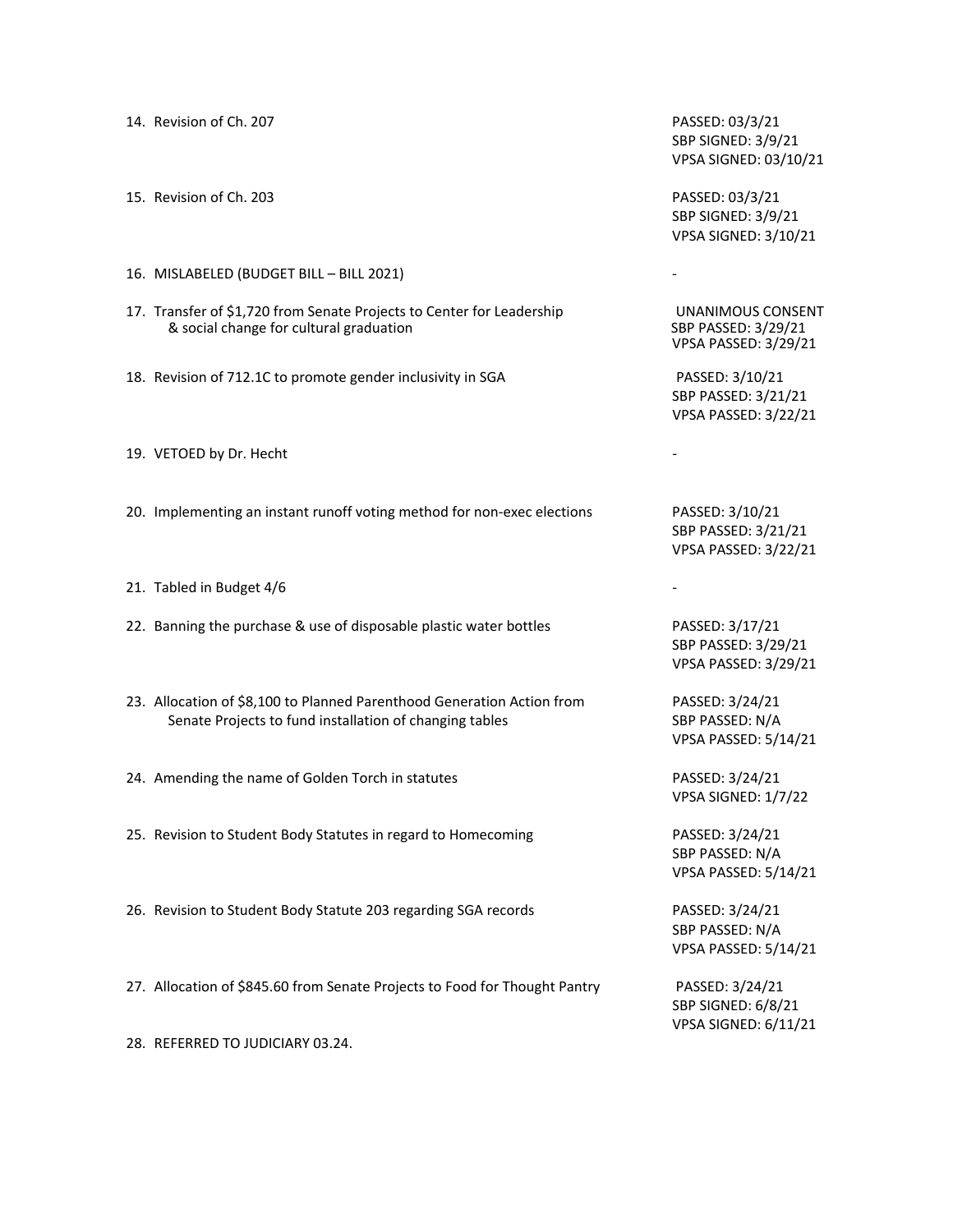29. A revision to Statute 400.6 **PASSED: 4/7/21** SBP: 4/15/21 VPSA: 4/15/21 30. A revision to 402.1 PASSED: 4/7/21 SBP: 4/15/21 VPSA: 4/15/21 31. A transfer of \$2,500 from Executive Projects to PeaceJam Southeast PASSED: 3/31/21 SBP: 4/6/21 VPSA: 4/6/21 32. An allocation of \$550.60 from Senate Projects to Food for Thought Pantry PASSED: 4/14/21 SBP: 4/15/21 VPSA: 4/15/21 33. An allocation of \$600 from SCURC Food account to SCURC Expense PASSED: 4 /14/21 SBP: 5/26/21 34. An allocation of \$3,000 from Exec. Projects to FSUcard Services PASSED: 4/14/21 35. An allocation of \$3,000 from Senate Projects to FSUcard Services PASSED: 4 /14 /21 36. An allocation \$1,763.28 from Senate Projects to CHAW account PASSED: 4/14/21 37. An allocation of \$1,500 from Senate Projects to CHAW account PASSED: 4/14/21 38. An allocation of \$4,854 from Senate Projects to CHAW account PASSED: 4/14/21 39. A transfer \$7,500 from PAC to Senate Projects **PASSED: 4/14/21** 40. A transfer \$45,000 from RTAC to Senate Projects **PASSED: 4/14/21** PASSED: 4/14/21 41. A Transfer of **\$1,967.89** from Senate Projects to Special Olympics at FSU PASSED: 6/23/21

VPSAPASSED: 6/2/21

SBP PASSED: 5/26/21 VPSA PASSED: 6/2/21

SBP PASSED: 5 /26 21 VPSA PASSED: 6/2/21

SBP PASSED: 5/26/21 VPSA PASSED: 6/2/21

SBP PASSED: 5/26/21 VPSA PASSED: 6/2/21

SBP PASSED: 5/26/21 VPSA PASSED: 6/2/21

SBP PASSED: 5/26/21 VPSA PASSED: 6/2/21

SBP PASSED: 5/26/21 VPSA PASSED: 6/2/21

SBP PASSED: 7/13/21 VPSA PASSED: 7/13/21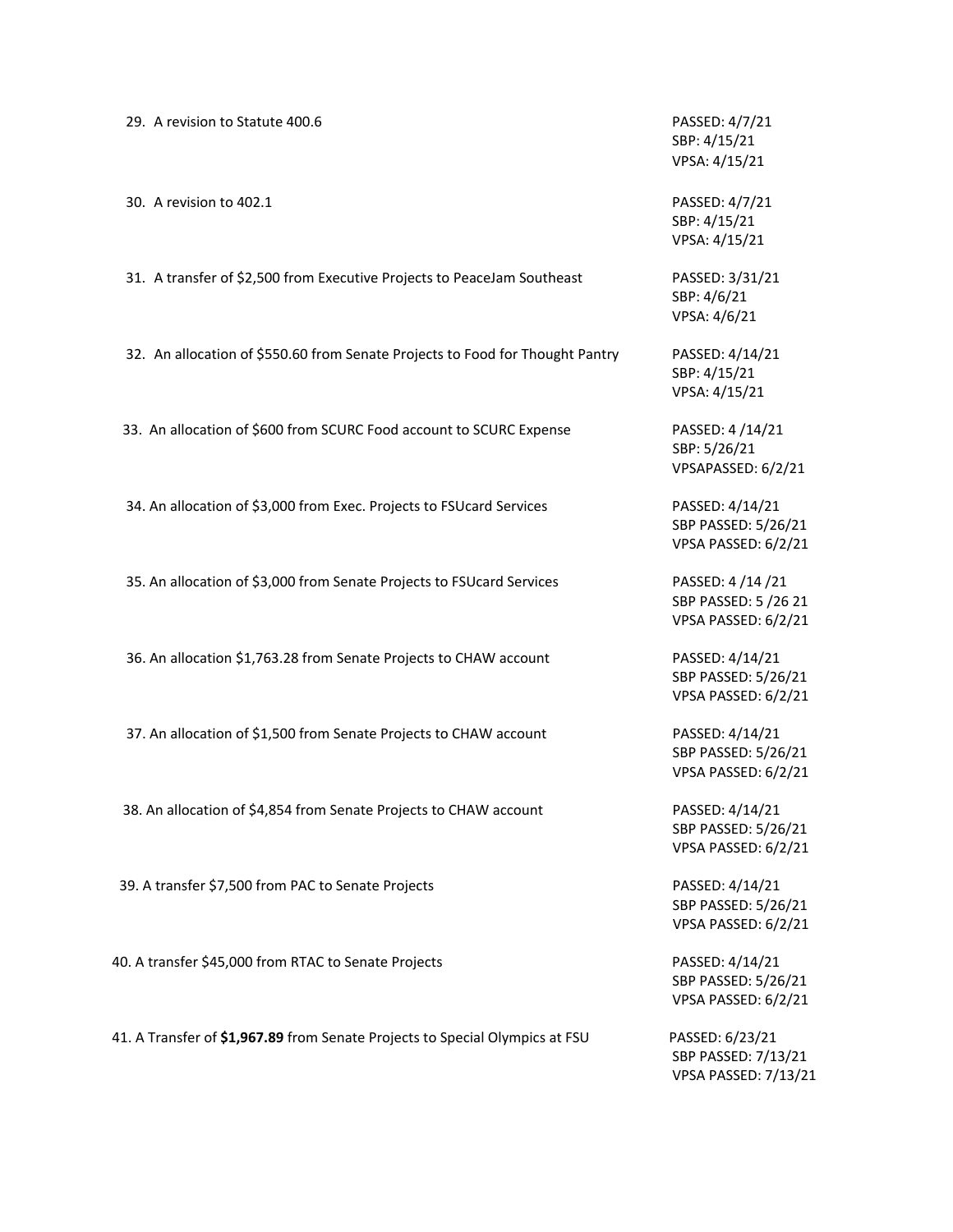|                                                                                 | VPSA PASSED: 7/13/2                                           |
|---------------------------------------------------------------------------------|---------------------------------------------------------------|
| 43. Revision to Statutes 710.3 and 710.4 to fix campaign finance statutes       | PASSED: 7/21/21<br>SBP SIGNED: 8/10/21<br>VPSA SIGNED: 8/16/2 |
| 44. An amendment to statute § 1011.4                                            | PASSED: 7/21/21<br>SBP: 9/15/21<br>VPSA: 9/21/21              |
| 45. Revision to Statues 100.5, 405.2, 509.1, 509.2, 509.3, 509.4, 510           | PASSED: 7/21/21<br>SBP PASSED: 8/10/21<br>VPSA PASSED: 8/16/2 |
| 46. VETOED by Dr. Hecht                                                         |                                                               |
| 47. A&S Central Reserve Allocation VETOED                                       |                                                               |
| 48. A revision is made to the Student Body Statutes 803.8 & 807.6               | PASSED: 9/8/21<br>SBP PASSED: 10/10/2<br>VPSA PASSED:10/13/   |
| 49. A revision is made to the Student Body Statutes § 406                       | Passed: 9/8/21<br>SBP: 10/10/21<br>VPSA:10/13/21              |
| 50. VETOED by Dr. Hecht                                                         |                                                               |
| 51. WITHDRAWN                                                                   |                                                               |
| 52. A Transfer of \$750 from Executive Projects to Jewish Student Union.        | Passed: 9/22/21<br>SBP: 10/10/21<br>VPSA: 10/13/21            |
| 53. A revision to 423.8 to remove the rule                                      | Passed: 9/22/21<br>SPB: 10/10/21<br>VPSA: 10/13/21            |
| 54. Sweeping Bill                                                               | Passed: 10/15/21<br>SPB: 10/26/21<br>VPSA: 11/3/21            |
| 55. A revision is made to the Student Body Statutes 702.2, 702.3, 712.1, 1003.3 | PASSED: 10/06/21<br>SPB: 10/31/21<br>VPSA: 11/3/21            |
|                                                                                 |                                                               |

42. Revision to Statutes 710.3 and 710.4 to fix campaign finances statutes PASSED: 6/23/21 SBP PASSED: 7/13/21  $3/21$ 

 $6/21$ 

 $/21$  $6/21$ 

 $3/21$ l3/21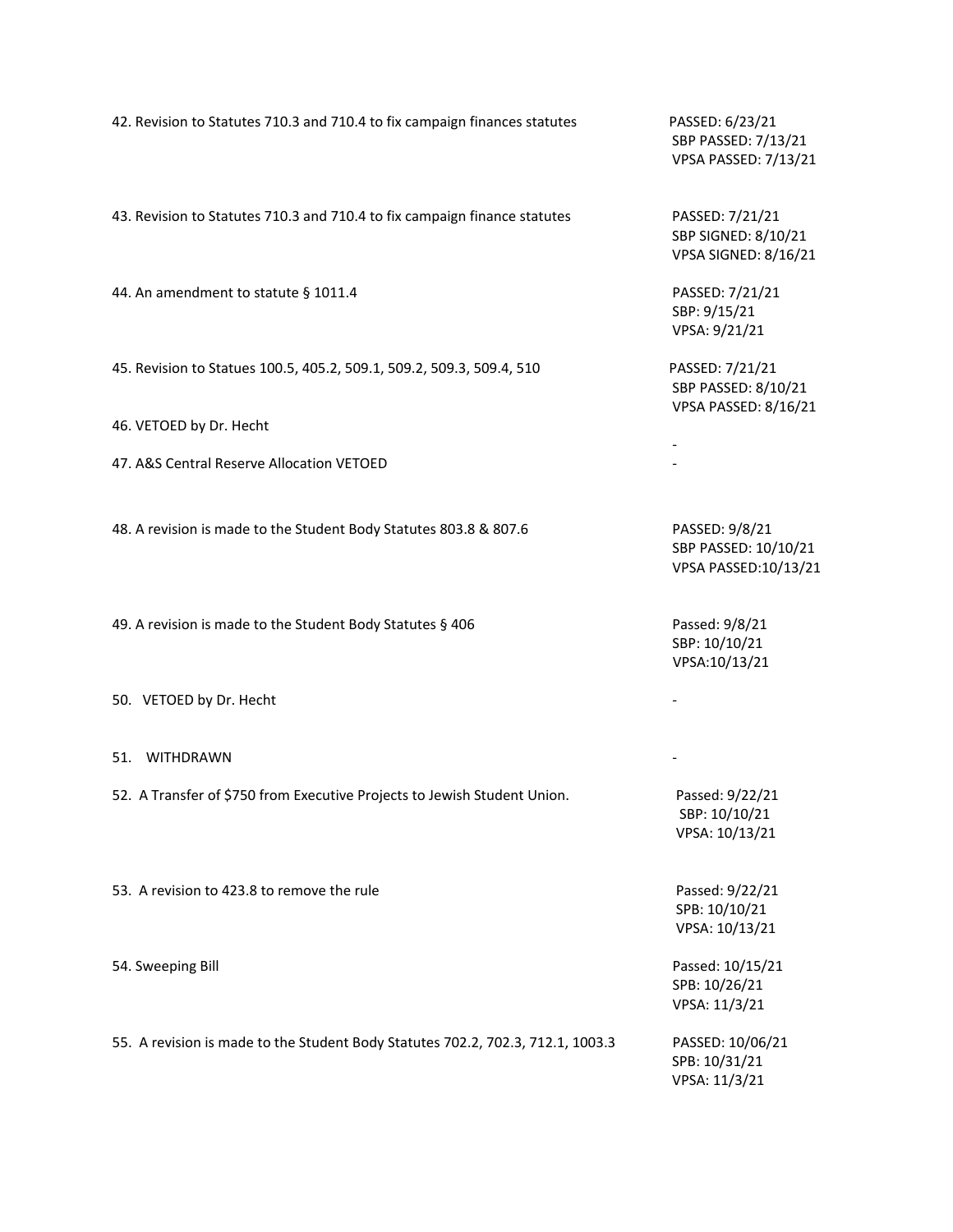| 56. A revision is made to the Student Body Statutes 418                 | Passed: 10/6/21<br>SPB:10/10/21<br>VPSA: 10/13/21   |
|-------------------------------------------------------------------------|-----------------------------------------------------|
| 57. TABLED IN BUDGET 10.12.                                             |                                                     |
| 58. An allocation of \$635 is made from Senate Projects to iClicker     | Passed: 10/6/21<br>SPB: 10/10/21<br>VPSA: 10/13/21  |
| 59. VETOED by Dr. Hecht                                                 |                                                     |
| 60. An allocation of \$2909.64 is made from Senate Projects to ACE      | PASSED: 10/20/21<br>SPB: 10/26/21<br>VPSA: 10/31/21 |
| 61. WITHDRAWN                                                           |                                                     |
| 62. WITHDRAWN                                                           |                                                     |
| 63. A revision is made to the Student Body Statutes 100.5               | PASSED: 11/3/21<br>SBP: N/A<br>VPSA: 11/22/21       |
| 64. A revision is made to the Student Body Statutes § 807.4, 807.6      | PASSED: 11/15/21<br>SBP: 11/22/21<br>VPSA: 12/5/21  |
| 65. Defining the Senate Historian role                                  | PASSED: 11/3/21<br>SBP: 1/7/22<br>VPSA: 1/7/22      |
| 66. Transfer of \$2,480 from Senate Projects to the Alumni Association  | PASSED: 11/3/21<br>SBP: 11/8/21<br>VPSA: 11/8/21    |
| 67. Transfer of \$250 from Senate Projects to Westcott Photography      | PASSED: 11/3/21<br>SBP: 11/8/21<br>VPSA: 11/8/21    |
| 68. A transfer of \$285,000 from Central Reserves to the Union          | PASSED: 11/10/21<br>SBP: 11/22/21<br>VPSA: 11/23/21 |
| 69. A transfer of \$360 from Senate Projects to the Pride Student Union | PASSED: 11/15/21<br>SBP: 11/22/21<br>VPSA: 11/23/21 |
| 70. A revision is made to the Student Body Statutes § 405.5             | PASSED: 11/15/21<br>SBP: 1/08/22<br>VPSA: 1/10/22   |
| 71. A revision is made to the Student Body Statutes § 908.7             | PASSED: 11/15/21<br>SBP: 1/8/22                     |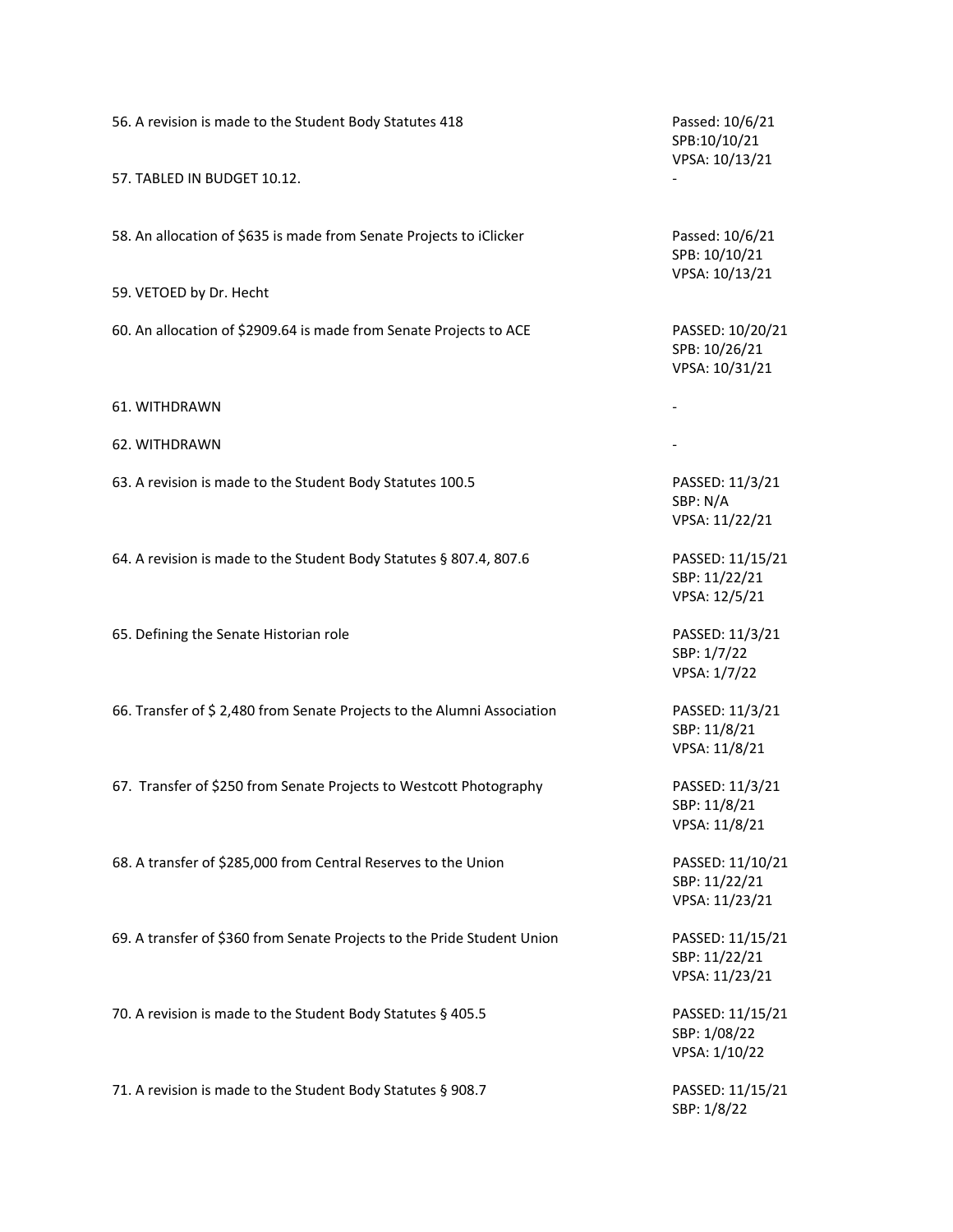VPSA: 1/10/22 72. A revision is made to the Student Body Statutes § 402.2 PASSED: 11/15/21 SBP: 1/8/22 VPSA: 73. WITHDRAWN 74. A revision is made to the Student Body Statutes § 705.3, 706.3 PASSED: 11/15/21 SBP: 1/8/22 VPSA: 1/10/22 75. A transfer of \$275 from Senate Projects to JSU PASSED: 11/15/21 SBP: 11/22/21 VPSA: 11/23/21 76. WITHDRAWN 77. A revision is made to the Student Body Statutes § 711.6, 713.1, 713.2, 713.3, 713.4 PASSED: 11/15/21 SBP: 1/8/22 VPSA: 1/10/22 78. A revision is made to the Student Body Statutes § 705.4, 706.6 PASSED: 11/15/21 SBP: 1/08/22 VPSA: 1/10/22 79. A revision is made to the Student Body Statutes § 701.1.A, 711.6.B PASSED: 11/15/21 SBP: 1/8/22 VPSA: 80. A revision is made to the Student Body Statutes § 702.2 PASSED: 11/15/21 SBP: 1/08/22 VPSA: 1/10/22 81. WITHDRAWN 82. A revision is made to the Student Body Statutes § 711.6 PASSED: 11/15/21 SBP: 1/8/22 VPSA: 83. A revision is made to the Student Body Statutes § 711.6 PASSED: 11/15/21 SBP: 1/8/22 VPSA: 84. A revision is made to the Student Body Statutes § 702.2.K.2 PASSED: 11/15/21 SBP: 1/08/22 VPSA: 1/10/22 85. FAILED JUDICIARY 86. WITHDRAWN 87. WITHDRAWN